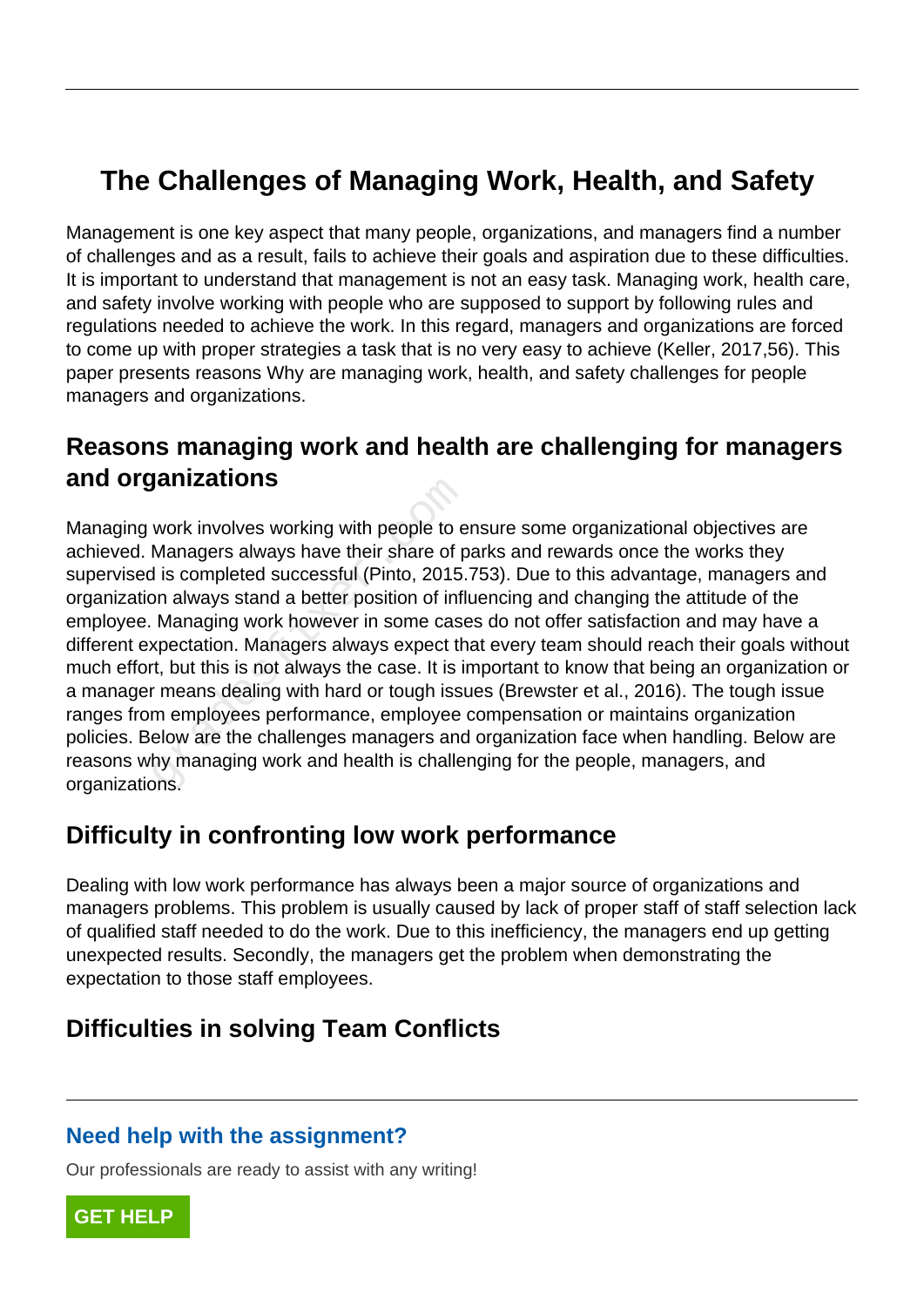Team conflict is a situation where there is a misunderstanding between two or more employees. Most organizations want their employee and their partners to cooperate with each other. When one employee comes to the manager with a complaint about his or college, it puts the manager in a very difficult situation. The manager may not have any proper way of arbitrating such case because he has to treat the entire employee equal. Managers and organizations need to put a clear difference between a task and a personal conflict (Galleries & Leidner, 2014, 287). Task conflict is health enclosure they provide an alternative idea on how to do something while the personal conflict is based on the selfish nature of an employee. Organization or managers find it very challenging to differentiate the two types of conflict because no investigation takes place when such matter arises. Another type of conflict that makes managers and organization finds it hard to manage work is the peer conflict. Peer conflict involves confrontational arguments. Many managers are not tolerated and may not accept the argument by the employee. When an organization has such confrontation the amount of work done will not correspond to the expectation.

## **Lack of work flexibility and burn out**

Burn out is another difficulty most managers face when managing work. It is important to keep perspective on the important things in life apart from work. Most managers' fails to take a vacation because they want to improve their work conditions because of this, managers get burnout and as a result loose work morale. Continuous work is also caused by the fact that the manager always has a lot of pressure when forced to achieve their goals. Most managers don't get job satisfaction, and this is a major source of burnout. The organization also face a lot of challenges in managing work and tamped due to their relationship with their partner. Partners so times may oppose some organization policies and changes that may result in a positive change within the organization. When this happened, it will be difficult for the organization to achieve its goals. Managing work needs coordination among the partners. **WOTK TIEXIDIIIty and burn o**<br>s another difficulty most managers face<br>e on the important things in life apart fr<br>ecause they want to improve their world<br>as a result loose work morale. Contil<br>llways has a lot of pressure wh

## **Lack of resources**

Resources is usually needed to achieve the organizational goal and expectation. Managers and organizational management face a lot of challenges because they have a lot of challenges in getting the recourses. A manager may request the resource to do some work. Getting the resource may be difficult simply because of beurocracy or because the resource is not available. These may demoralize the manager, and he may not achieve what to achieve hence the difficulty in management. Organizational management achieves collective responsibility of both the board of directors and the management. However, there are some cases where the board of director fails to have a good relationship with the managers, and this puts the management in a situation where they cannot work effectively.

#### **Need help with the assignment?**

Our professionals are ready to assist with any writing!

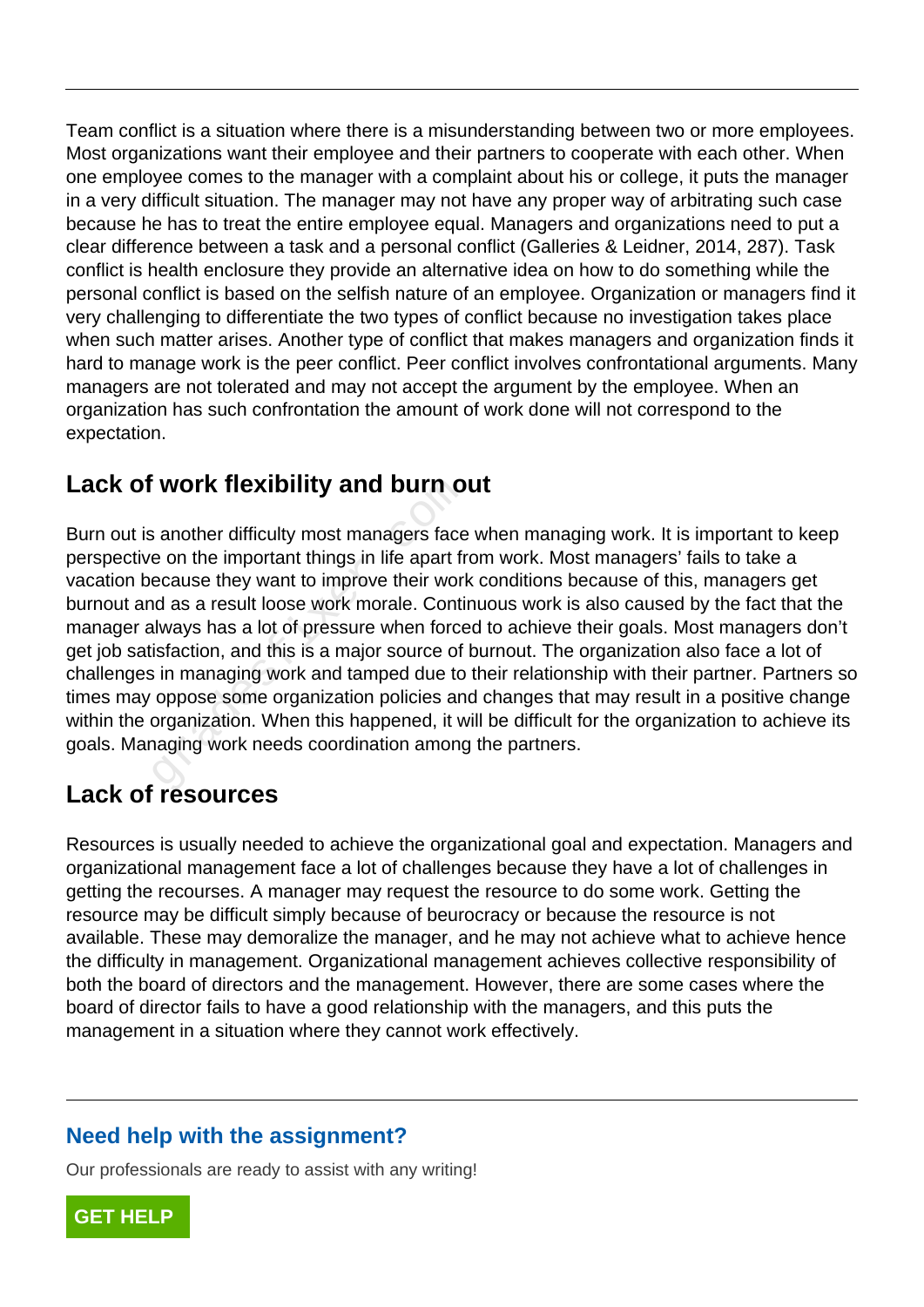## **External and internal forces and resistance**

Both organization and manager find it hard to manage work due to internal, external resistance. These are from people or manager who may feel the organization policies do not favor them. This resistance put the management in a difficult situation and may hinder their ability to manage. Some decision made by the organization may be threatening to some people, and they will react in such a way that the organization finds hard to deal with them. Managers and organization will have several challenges in handling such resistance (Finkelman, 2015,759). Another form of resistance is the resistance is the external resistance. This resistance is informing of government policies that do not favor organizational operations. Due to this, managers will face many challenges in managing work.

## **Culture**

Culture is another problem that makes most organization and managers have sleepless nights. Organizational management is driven by culture and organization Culture is the direct behavior that managers and the employee have towards the business owners. Culture has a way of affecting the manager's attitude (Du & Bhattacharya, 2015, 785). Organizational culture may change the attitude of a manager from positive to negative. For instance, a new manager may come with a very positive attitude, energized and ready to prove his competence. However in case the culture does not support and empower him, then this moral will automatically die. A company or the managers with strong values faced a lot of challenge in managing work because at some point, the values will be tested and the ethical question may arise in proper market-related research. Such questions may go against the manager's values and ethics. This may cause a serious challenge to the manager and the organization as a whole. onal management is driven by culture a<br>gers and the employee have towards the<br>manager's attitude (Du & Bhattacha<br>e attitude of a manager from positive to<br>a very positive attitude, energized and<br>ulture does not support and

# **Challenges health care and safety**

Managing health and safety are challenging because it involves being able to apply consistent workplace policies. It is also difficult to work with the department, supervisors, human resources and other entities within the organization. Healthcare requires a lot of attention and investment. The government has a responsibility of making sure that there is proper health care in the country (Singh & Paithankar, 2015,765). Managers and organization face problem and difficulties in managing healthcare due to consistency interference by the government. Many organizations also face a lot of question because they fail to follow the government policies in health and safety measures.

Health and safety management involves many risks that the organization should accept. This risk gives an organization, a manager or even an individual a lot of report during management.

#### **Need help with the assignment?**

Our professionals are ready to assist with any writing!